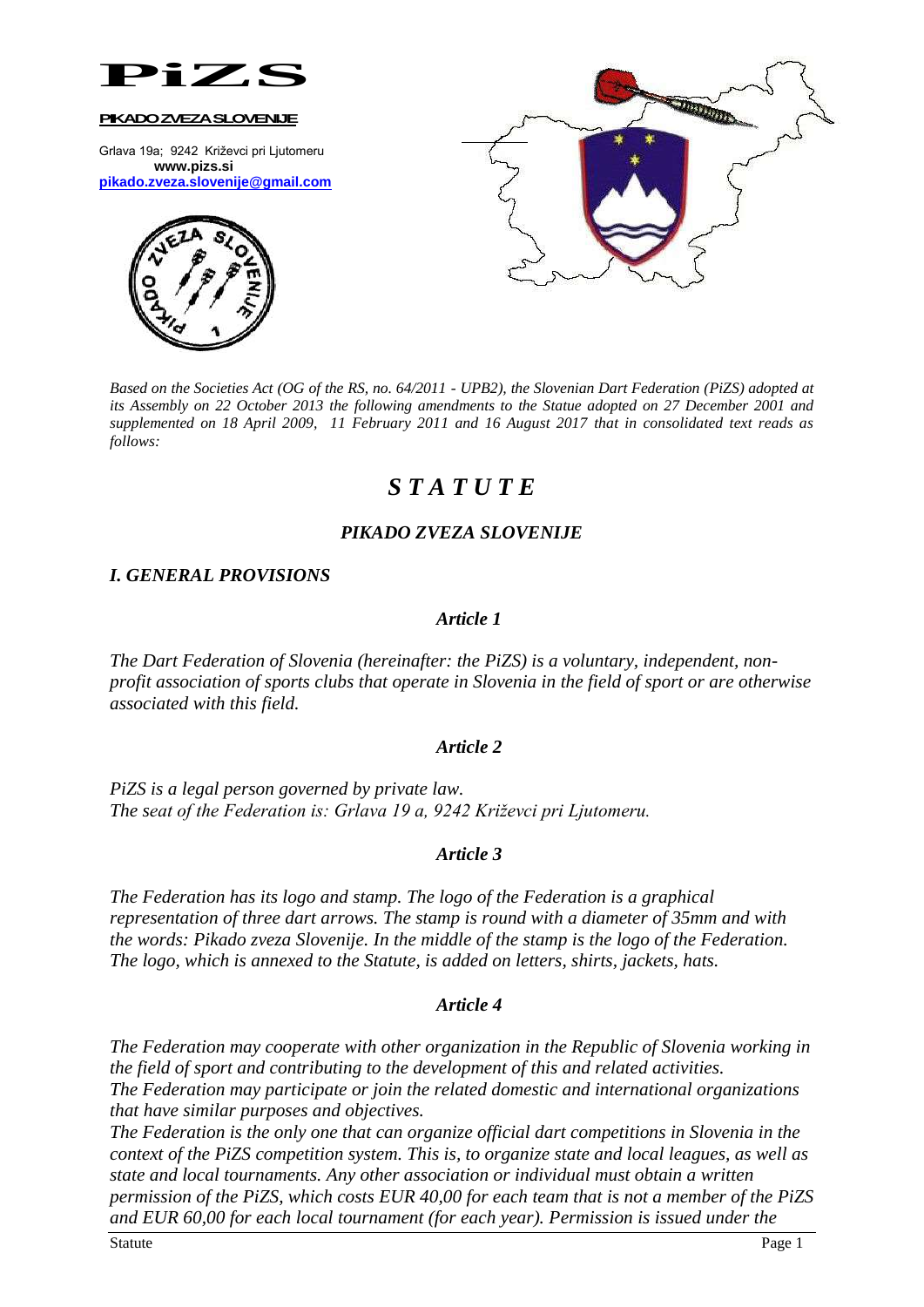

Grlava 19a; 9242 Križevci pri Ljutomeru **www.pizs.si [pikado.zveza.slovenije@gmail.com](mailto:pikado.zveza.slovenije@gmail.com)**





*authority of the Governing Body by the President of the Federation on the basis of payment of the applicant for the event.*

### *Article 5*

*Work of the Federation and its bodies is public. The Federation notifies the general public about its work as follows: meetings of the bodies are public, it organizes round tables, press conferences, invites representatives of interested bodies, foundations, public institutions, organizations and representatives of the media to its meetings.*

*The President and Technical Assistant of the Federation are responsible for providing public information and giving accurate information about the work of the Federation.*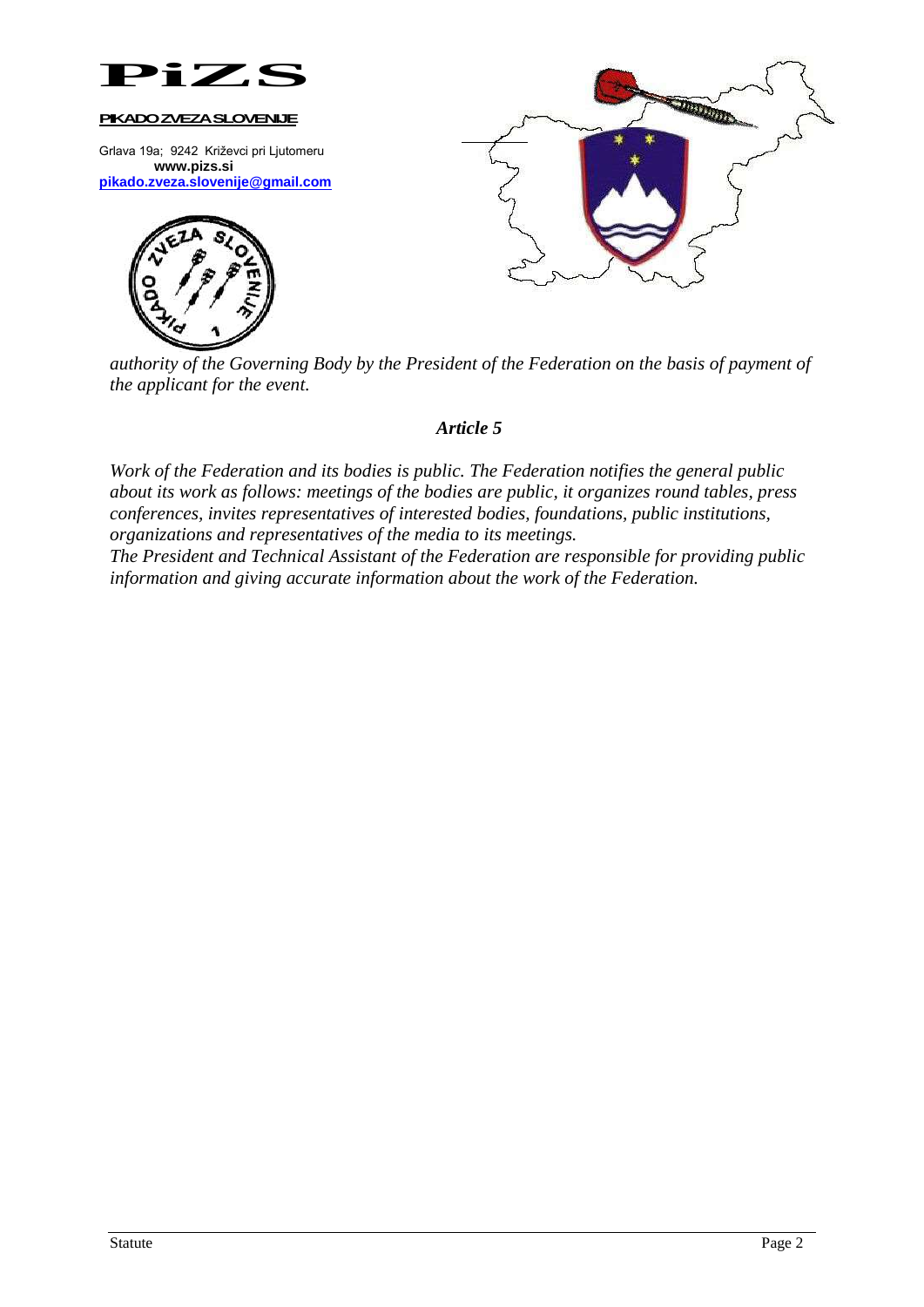

Grlava 19a; 9242 Križevci pri Ljutomeru **www.pizs.si [pikado.zveza.slovenije@gmail.com](mailto:pikado.zveza.slovenije@gmail.com)**





# *II. PURPOSE AND OBJECTIVES OF THE FEDERATION*

### *Article 6*

*The purpose of the Federation is connecting and promoting sport and thus contributing to the development of sport in the Republic of Slovenia, which is achieved as follows:*

- *It collaborates with organizations and institutions that are engaged in sport through professional and scientific research;*
- *It strives for a high professional level of the Federation;*
- *It is committed to respect ethical and moral principles of the discipline in the operations of the Federation;*
- *It informs members and the public about problems and progress in the functioning of the Federation;*
- *It participates in developing Slovenian expert terminology;*
- *It promotes professional development of members of the Federation;*

# *Article 7*

*The Federation pursues its purpose and objectives with implementing the following tasks:*

- *It is responsible for raising the expertise of its members;*
- *It organizes lectures, courses, consultations, debates, seminars, conferences for its members;*
- *It organizes public lectures in the area of operations of the Federation and thus simulates public interest in sport;*
- *It participates in planning educational programs;*
- *It publishes professional and scientific literature in the field of operations of the Federation;*
- *It encourages cooperation between research institutions, universities and individual experts on specific projects of the Federation;*
- *It encourages intensive research activity of its members;*

# *III. MEMBERSHIP*

### *Article 8*

*A member of the Federation can be any sports club or association in Slovenia engaged in sport or that is otherwise associated with this field in its work. Members of the Federation conclude a contract-a statement of accession, which is concluded by their representatives on the basis of decisions of the highest bodies of the associations. Membership in the Federation*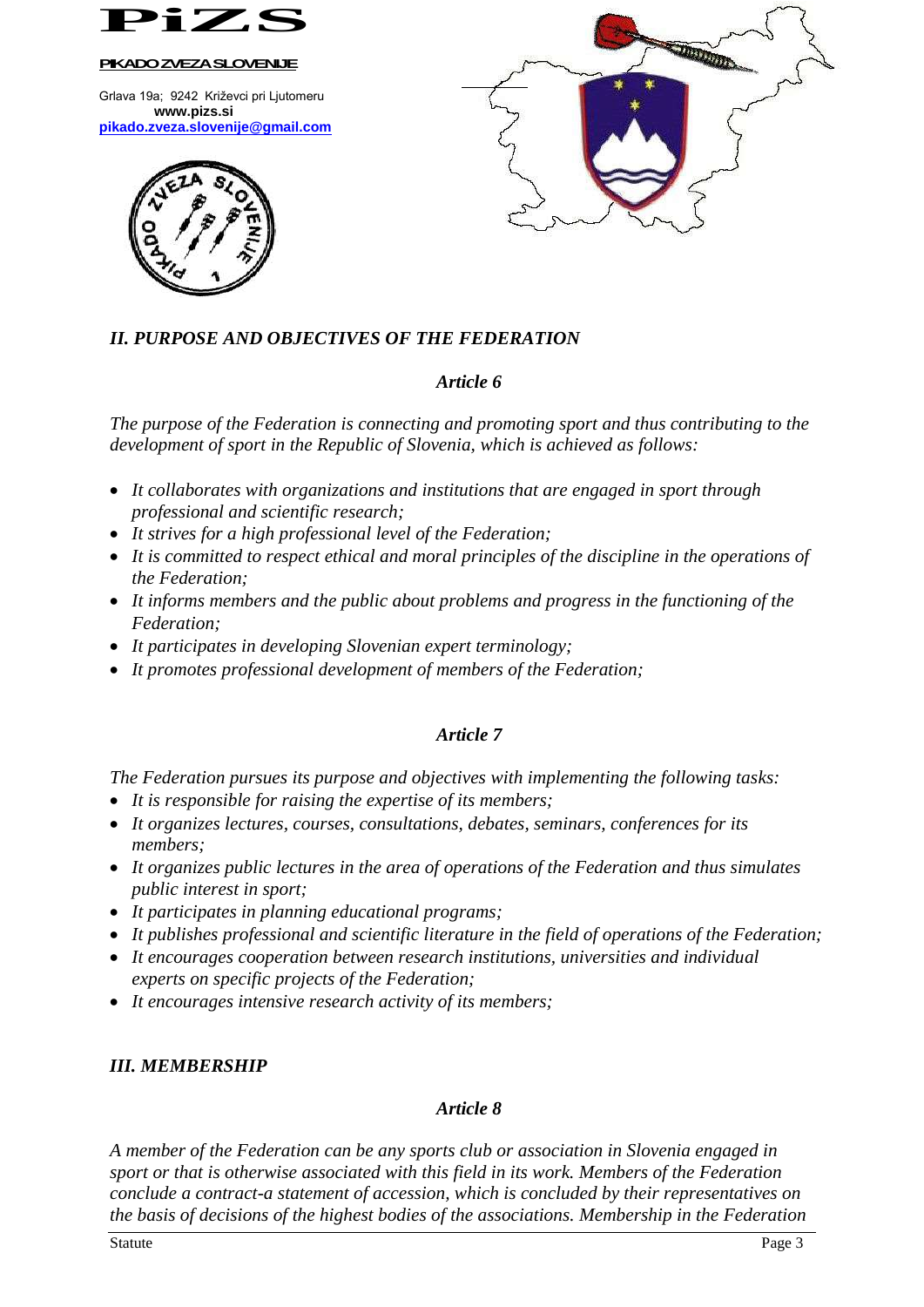

Grlava 19a; 9242 Križevci pri Ljutomeru **www.pizs.si [pikado.zveza.slovenije@gmail.com](mailto:pikado.zveza.slovenije@gmail.com)**





*is voluntary. Anyone wishing to become a member of the Federation must submit a statement of accession to the President, stating his/her wish to become a member of the Federation, and undertake to act in accordance with the Statute of the Federation and to pay a membership fee.*

*The annual membership fee of the PiZS is EUR 30,00 and must be paid until 31 August of the current year. Only by paying the membership fee the association acquires voting rights at the Assembl<.*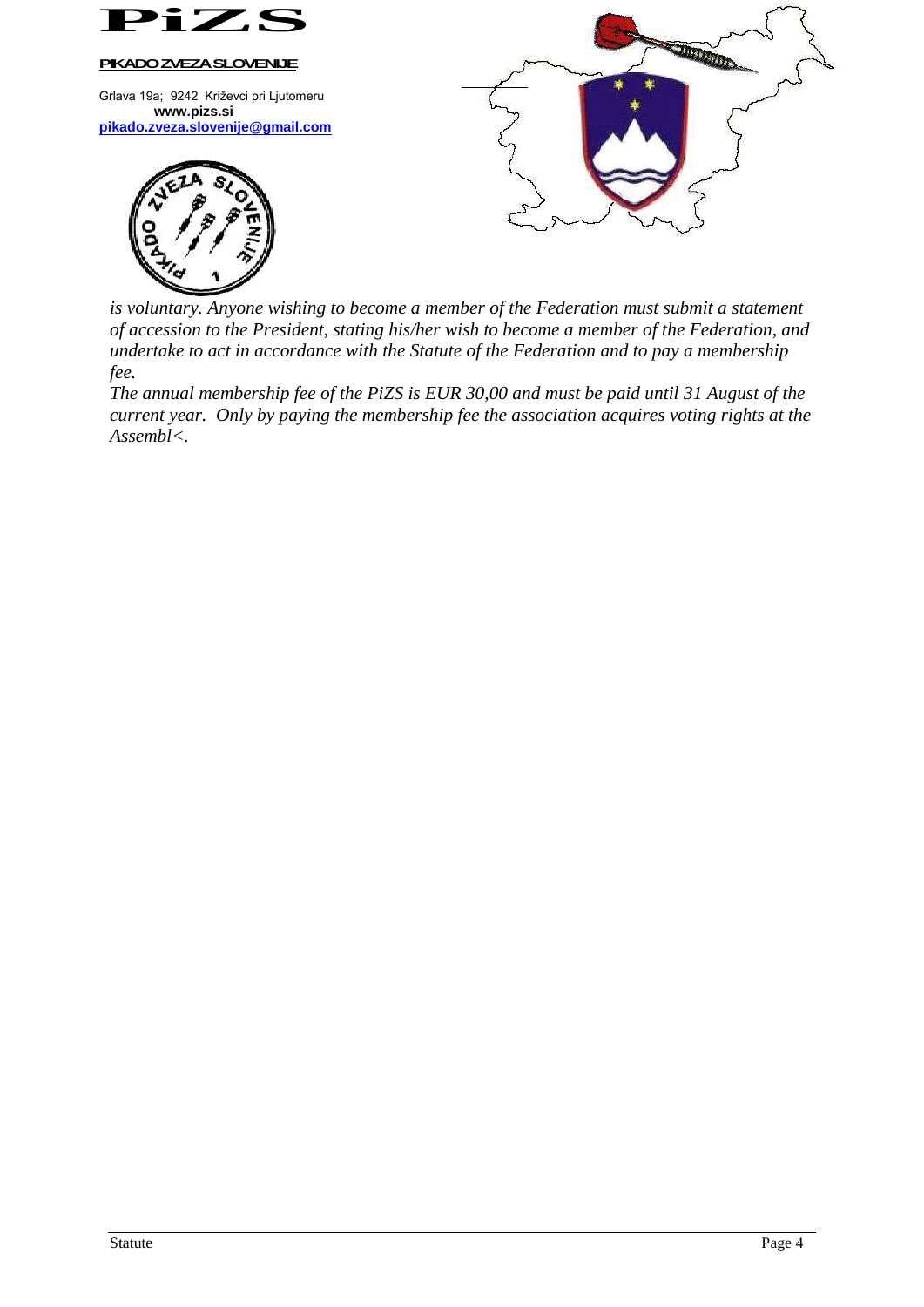

Grlava 19a; 9242 Križevci pri Ljutomeru **www.pizs.si [pikado.zveza.slovenije@gmail.com](mailto:pikado.zveza.slovenije@gmail.com)**





*Article 9*

*The rights of members are:*

- *To vote and to be elected into the bodies of the Federation;*
- *To participate in the work and co-decide in the bodies of the Federation;*
- *To use joint achievements and results of the Federation in their work;*
- *To realize their interests of the association in the operations of the Federation;*
- *To be familiar with the program and operations of the Federation and its financial and material operations;*

*The obligations of members are:*

- *To respect the Statute and other acts and decisions of the bodies of the Federation;*
- *To actively participate and contribute through their work to the objectives and tasks of the Federation;*
- *To regularly pay membership fee in the amount as specified by the Assembly of the Federation;*
- *To provide information necessary to carry out common tasks in the Federation;*
- *To protect the reputation of the Federation;*

# *Article 9.a*

# *RULES OF PLAYING IN THE NATIONAL LEAGUE:*

*In the event that one association has two or more teams in the national league in different categories A – B – C, a lower league player can also play in a higher league. In the round when a player plaid in a higher league, he/she may not play in the lower category, in which he/she is registered. A condition that he/she can play on a double registration is that he/she already played in the lower league the previous year. If a player plays 50% or more in a higher league, he/she cannot play at the end of the league in the lower, his/her initial league of the season. The following year, he/she receives one category HIGHER LICENSE, THE SAME AS NATIONAL TEAM CHAMPIONS. These provisions apply only to teams that have two or more teams of one association in the league. This is also the same in other associations where players can play with a so-called DOUBLE REGISTRATION. A women can play in one men`s team and one women`s team, regardless of the registration. At the final part of the national championship, the player can play in both teams, men`s and women`s, if they do NOT PLAY AT THE SAME TIME.*

*Rules on the way and number of leagues playing each year are determined for each season individually and shall not be inconsistent with the PiZS Statute.*

*At the Darts Association of Slovenia (PiZS) we play electronic and classic darts. Both disciplines are an integral part of the PiZS.*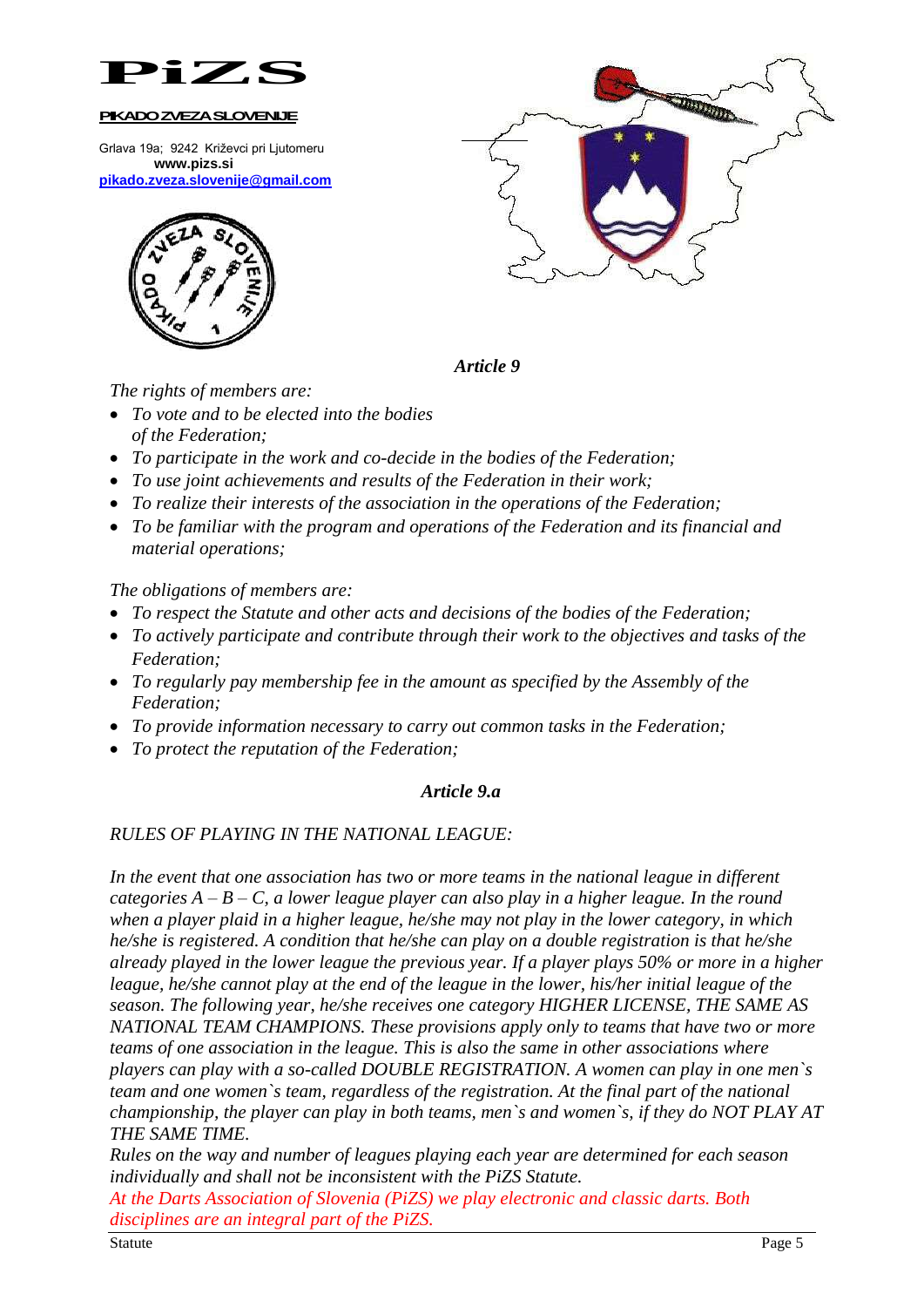

Grlava 19a; 9242 Križevci pri Ljutomeru **www.pizs.si [pikado.zveza.slovenije@gmail.com](mailto:pikado.zveza.slovenije@gmail.com)**





### *Article 9.b*

*The Darts Association of Slovenia has a joint transaction account, managed by the elected treasurer. A special account can also be opened for classic and electronic darts. The consent to open such an account must be given by the assembly of the PiZS, which authorises the president to issue a written consent on the opening of a separate account. The authorised person must submit a letter on intent in which they explain, why they require their transaction account.*

*In such a case, the caretaker of the account, a responsible person who also guarantees for the operation of the special account with their own belongings, must submit a written report to the treasurer and the president of the Darts Association of Slovenia every three months. Every year, by the 31st Jan., they must submit, in written form, all data for the previous year, so that a final report of the Darts Association of Slovenia may be created. Within 14 days from receiving the documentation, the supervisory board must also review it and submit a written opinion. In case that classic or electronic darts have a separate transaction account and operate through it, all costs, created in connection with the competitive discipline in question, must be covered from these assets. This refers to all membership fees, team games, national selection games, individual participations at international competitions, as well as funding the discipline's league competition. This also includes travelling costs, airplane tickets, accommodation, daily allowances, and any other costs, created in relation to the individual discipline (classic or electronic darts) which has a separate transaction account - it thus also operates said account independently and individually. The responsible person who acquired the consent from the Assembly of PiZS or the president to manage an individual discipline is also materially responsible for the operation thereof with their belongings.*

*They must also cover all common costs of PiZS in a proportionate share. The common costs are divided among the number of open transaction accounts in an equal % for each.*

*Membership in the Federations terminates:*

- *With voluntary withdrawal;*
- *By deletion;*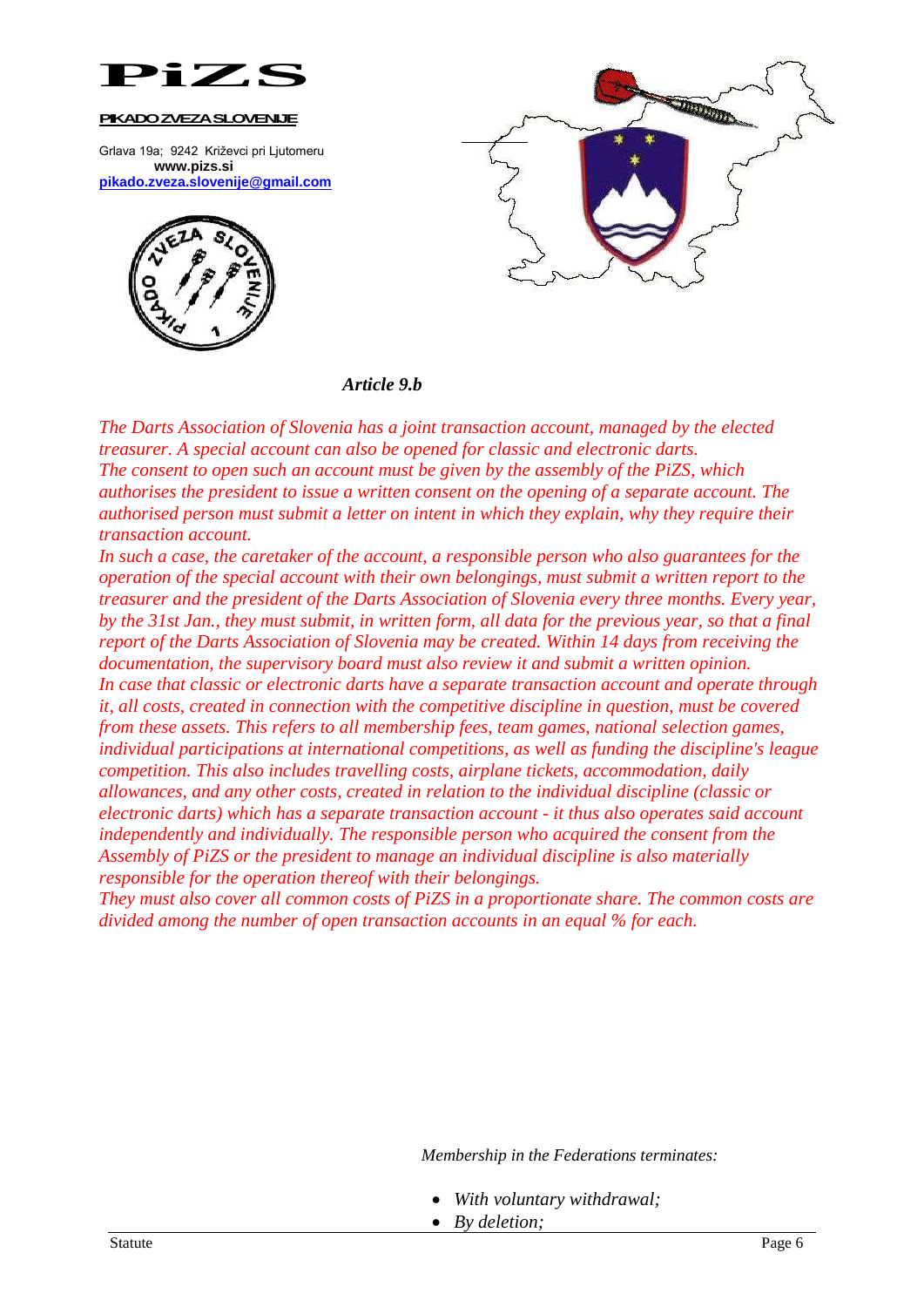

Grlava 19a; 9242 Križevci pri Ljutomeru **www.pizs.si [pikado.zveza.slovenije@gmail.com](mailto:pikado.zveza.slovenije@gmail.com)**



*By exclusion;*

*By the termination of the Federation;*

*A member voluntarily withdraws from the Federation, if he/she sends a written statement of the withdrawal to the Governing Body.*

*A member is deleted from the membership by the Governing Body, if he/she fails to pay the membership fee for the current year despite a reminder.*

*The exclusion of a member from the Federation is determined with a decision of the Disciplinary Commission. The decision must be in accordance with the disciplinary regulations, which have to be accepted within one year of the adoption of the Statute.*



*Article 10*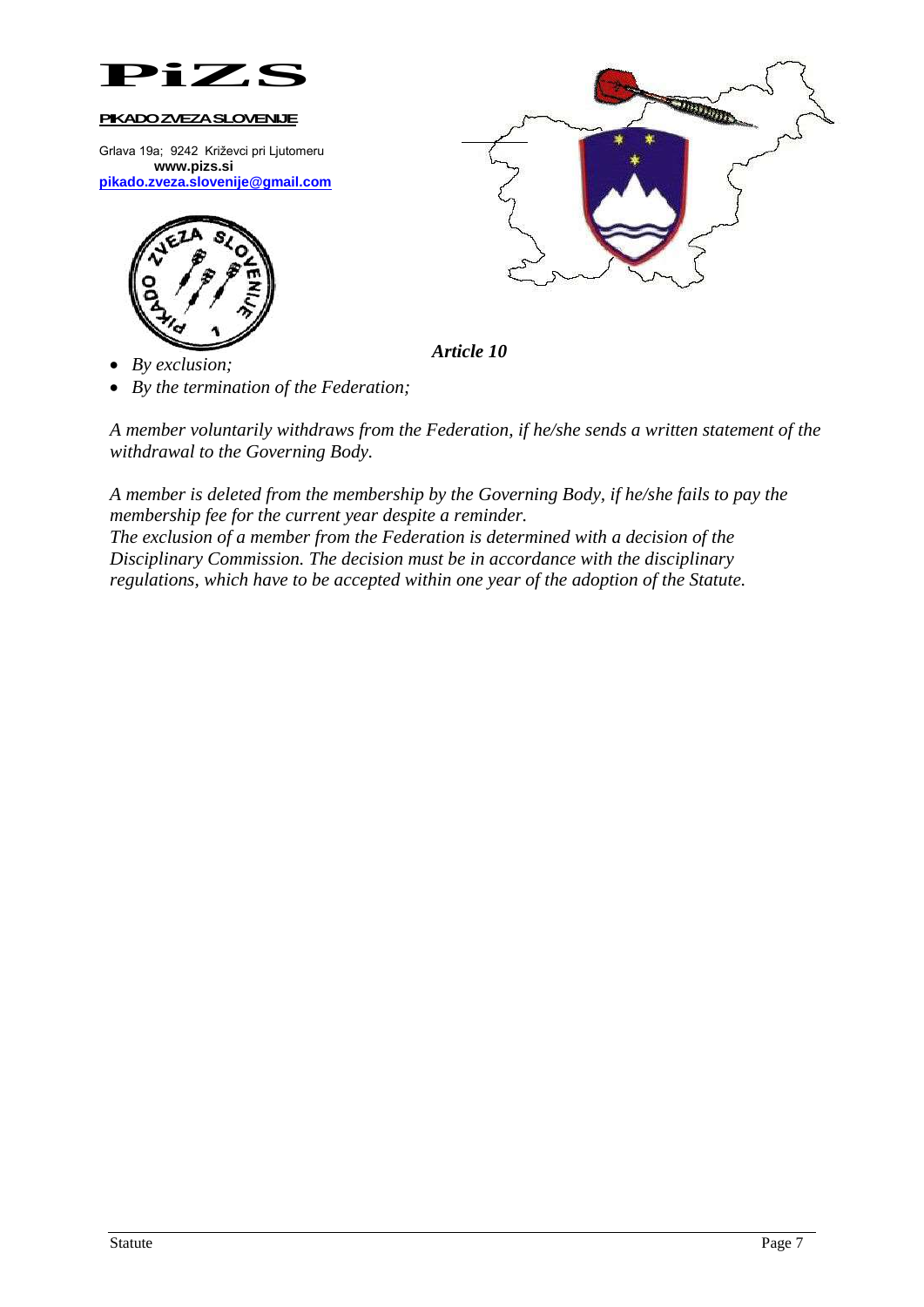

Grlava 19a; 9242 Križevci pri Ljutomeru **www.pizs.si [pikado.zveza.slovenije@gmail.com](mailto:pikado.zveza.slovenije@gmail.com)**





*Each member of the PiZS must be informed about the expulsion from the Federation within 60 days of adoption of the decision on exclusion.*

# *IV. BODIES OF THE FEDERATION*

### *Article 11*

# *Bodies of the Federation are as follows:*

- *Assembly*
- *Governing Body (Presidency)*
- *Supervisory Board*
- *Disciplinary Commission*

# *Article 12*

### *Assembly*

*The Assembly is the highest authority of the Federation composed of representatives of member sports associations.*

*The Assembly can be regular or irregular. Regular Assembly is convened by the Governing Body on an annual basis. While irregular Assembly is convened by the decision of the Governing Body, at the request of the Supervisory Board or at the request of 1/3 of members of the Federation. The Governing Body is obliged to convene an irregular Assembly within 30 days of receiving a request for the Assembly. If the Governing Body does not convene irregular Assembly within the prescribed period, it is convened by the proposer who must submit an agenda with relevant materials. Irregular Assembly makes decisions only on the matter for which it was convened.*

# *Article 13*

*Members of the Federation must be informed about the convening the Assembly at least 10 days before the convening.*

*The Assembly has a quorum when more than half of members are present.*

*If the quorum is not present, the meeting is postponed for 30 minutes. After this time, the Assembly has quorum if at least 5 members are present. Valid decisions are made with a majority vote of those present.*

*Voting is normally public; however, members of the Federation can opt for voting by secret*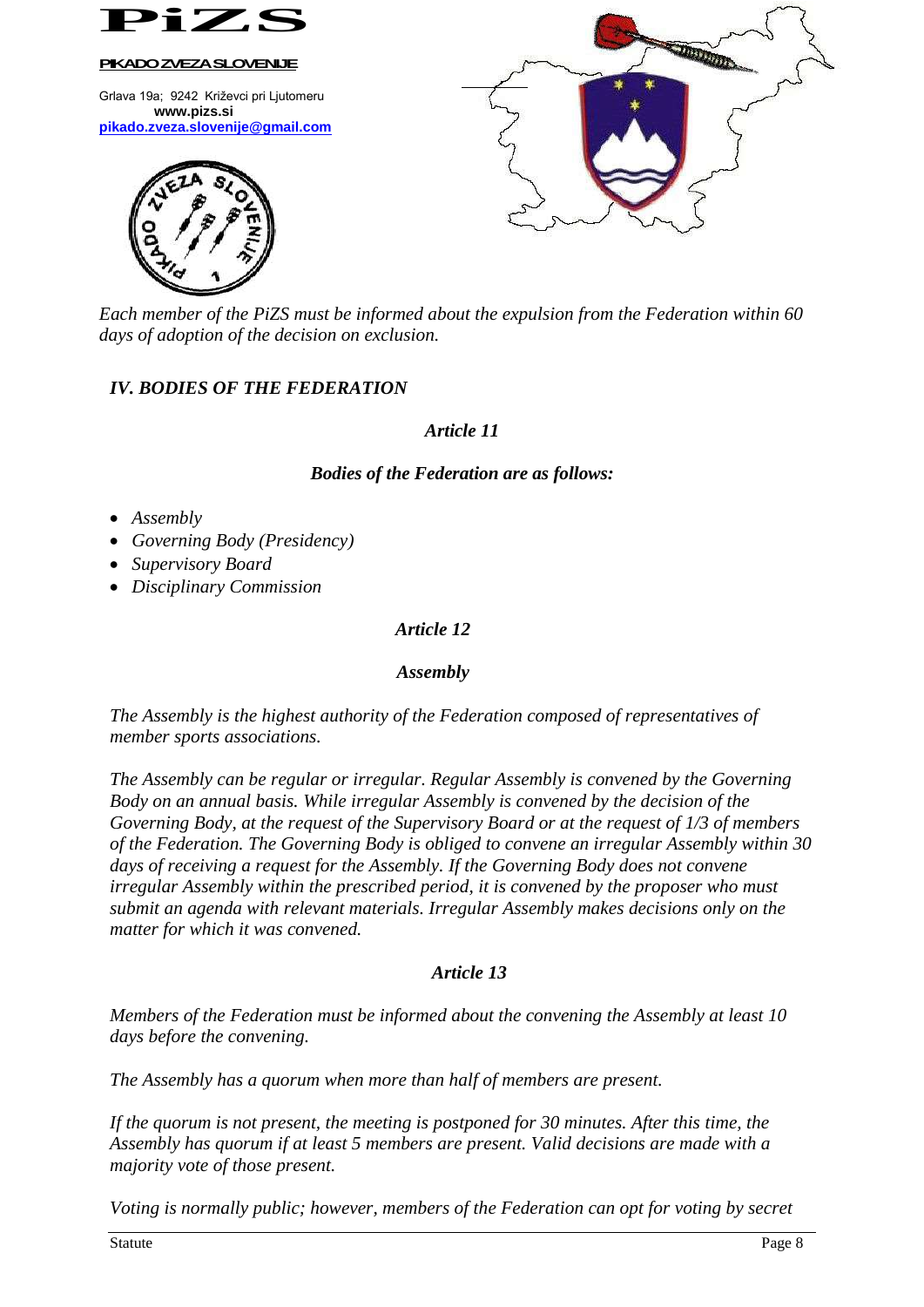

Grlava 19a; 9242 Križevci pri Ljutomeru **www.pizs.si [pikado.zveza.slovenije@gmail.com](mailto:pikado.zveza.slovenije@gmail.com)**





*ballot at the meeting. The election of bodies is usually secret.*

# *Article 14*

*Tasks of the Assembly:*

- *Makes decision on the agenda;*
- *Adopts and amends the Statue and other acts of the Federation;*
- *Adopts the work program of the Federation;*
- *Confirms financial plans and final accounts;*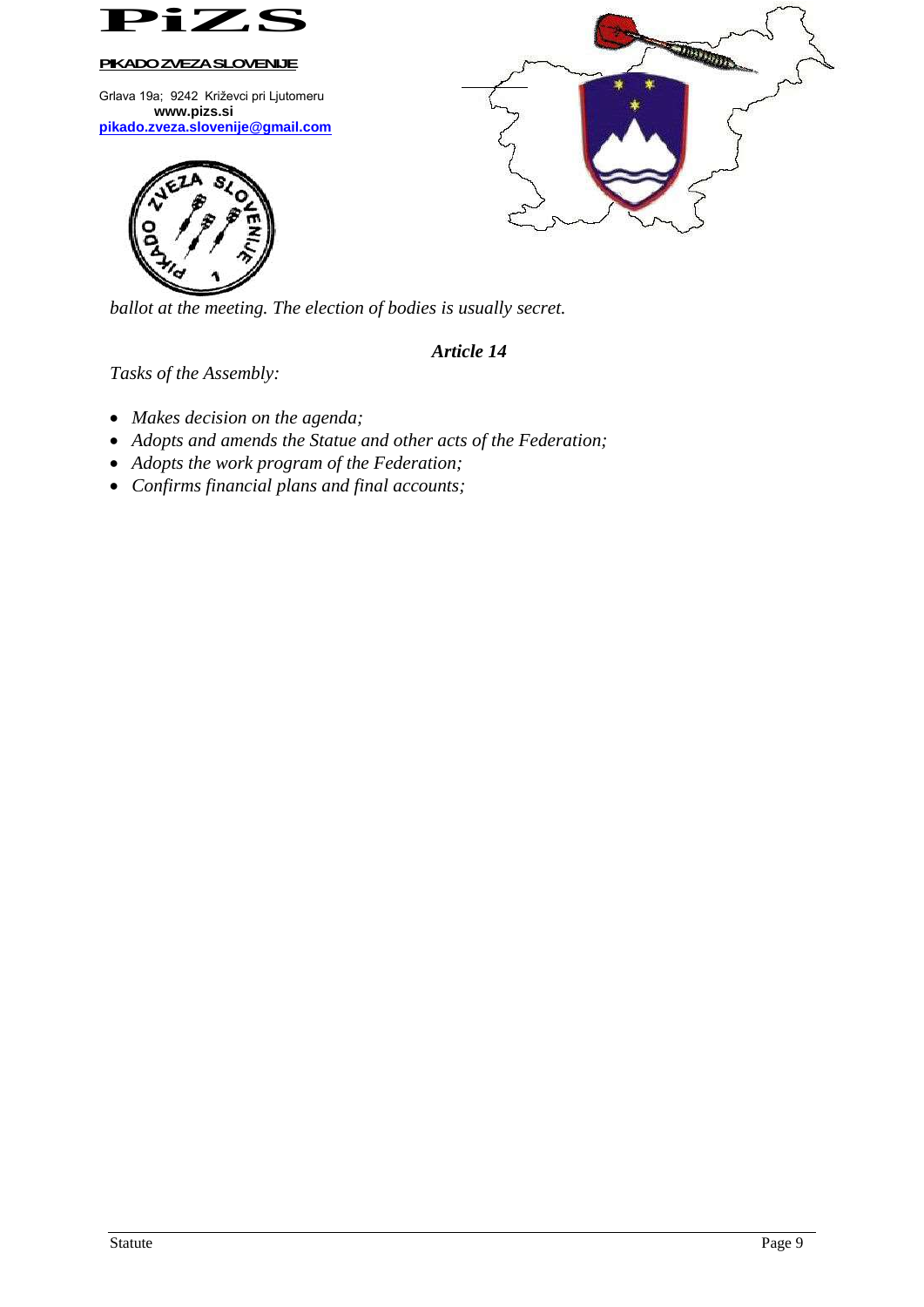

Grlava 19a; 9242 Križevci pri Ljutomeru **www.pizs.si [pikado.zveza.slovenije@gmail.com](mailto:pikado.zveza.slovenije@gmail.com)**





- *Elects and dismisses the President and members of the Governing Body, the Supervisory Board and the Disciplinary Commission;*
- *Decides on the amount of the membership fee;*
- *Decides on appeals against decisions of the Governing Body, the Supervisory Board and the Disciplinary Commission;*
- *Makes final decision on the admission of new members into the Federation;*
- *Decides on admission and cooperation with other similar organizations;*
- *Makes final decision on exclusion of a member from the Federation;*
- *Decides on the purchase and sale of property;*
- *Decides on other matters proposed by the bodies and members of the Federation in accordance with the purposes and objectives of the Federation;*
- *Decides on the termination of the Federation;*

*Minutes shall be kept of the work of the Assembly, which is signed by the Chairman, the recorder, and two certifiers.*

### *Article 15 Governing Body*

*The Governing Body is the executive body of the Assembly, performing organizational, professional, technical, and administrative works. It manages the work of the Federation between two Assemblies according to the program and decisions adopted at the Assembly.*

*The Governing Body shall be accountable to the Assembly for its work.*

*The Governing Body includes 8 members. It comprises of the President from the founders of the Federation (regardless of which municipality he/she comes from), technical assistant (from the founders of the Federation), 5 (five) members, of which at least two have to be from the founders of the Federation, and the Honorary President of the Federation. The Governing Body may also elect two vice-presidents of the Federation who are not members of the Governing Body, but have the same voting right as members of the Governing Body.*

*The Governing Body shall meet as necessary, but at least twice a year, where both of the vicepresidents can be present. The term of office of members of the Governing Body is 4 years.*

# *Article 16*

*Honorary President;*

- *The Honorary President can become one proposed by the President of the PiZS or the Assembly.*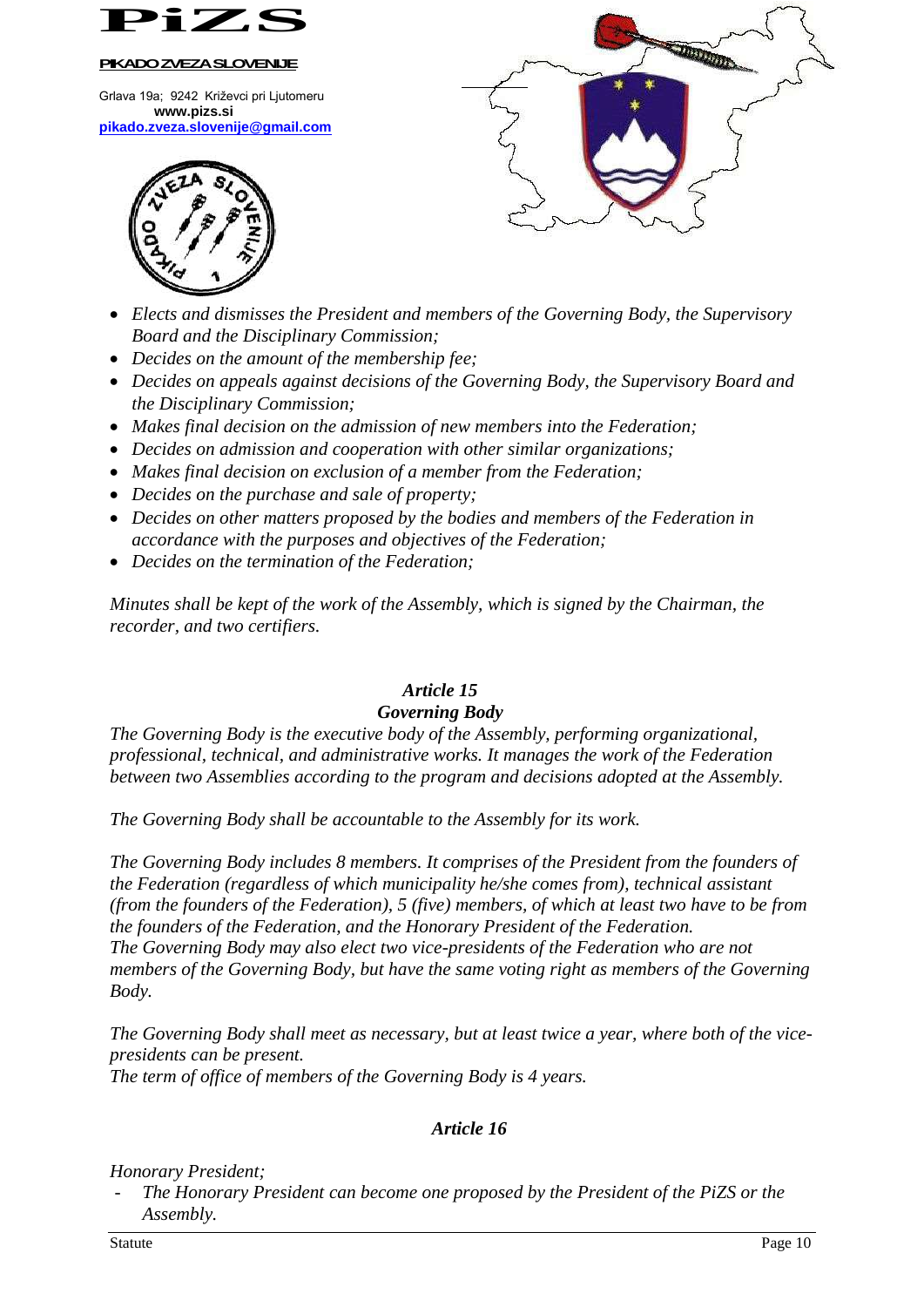

Grlava 19a; 9242 Križevci pri Ljutomeru **www.pizs.si [pikado.zveza.slovenije@gmail.com](mailto:pikado.zveza.slovenije@gmail.com)**





- *1. Conditions for the title of the Honorary President*
- *He/she must have indisputable merits for the development of darts*
- *He/she must work in the PiZS at least 9 years and have a leading function - the President for at least 8 years*
- *He/she must be a member of a registered sports club, which is also a member of the PiZS*
- *He/she must be a member of the Management Board at least 12 years, if he/she was not the President of the Federation during that time. If he/she is the president of the Federation for at least 8 years, then at least 9 years in the Management Board is a long enough period*
- *He/she must comply with the moral values of a fair citizen of Slovenia*
- *He/she must be recognizable in Slovenia, both in sports as well as in moral domain*
- *He/she must be a citizen of Slovenia*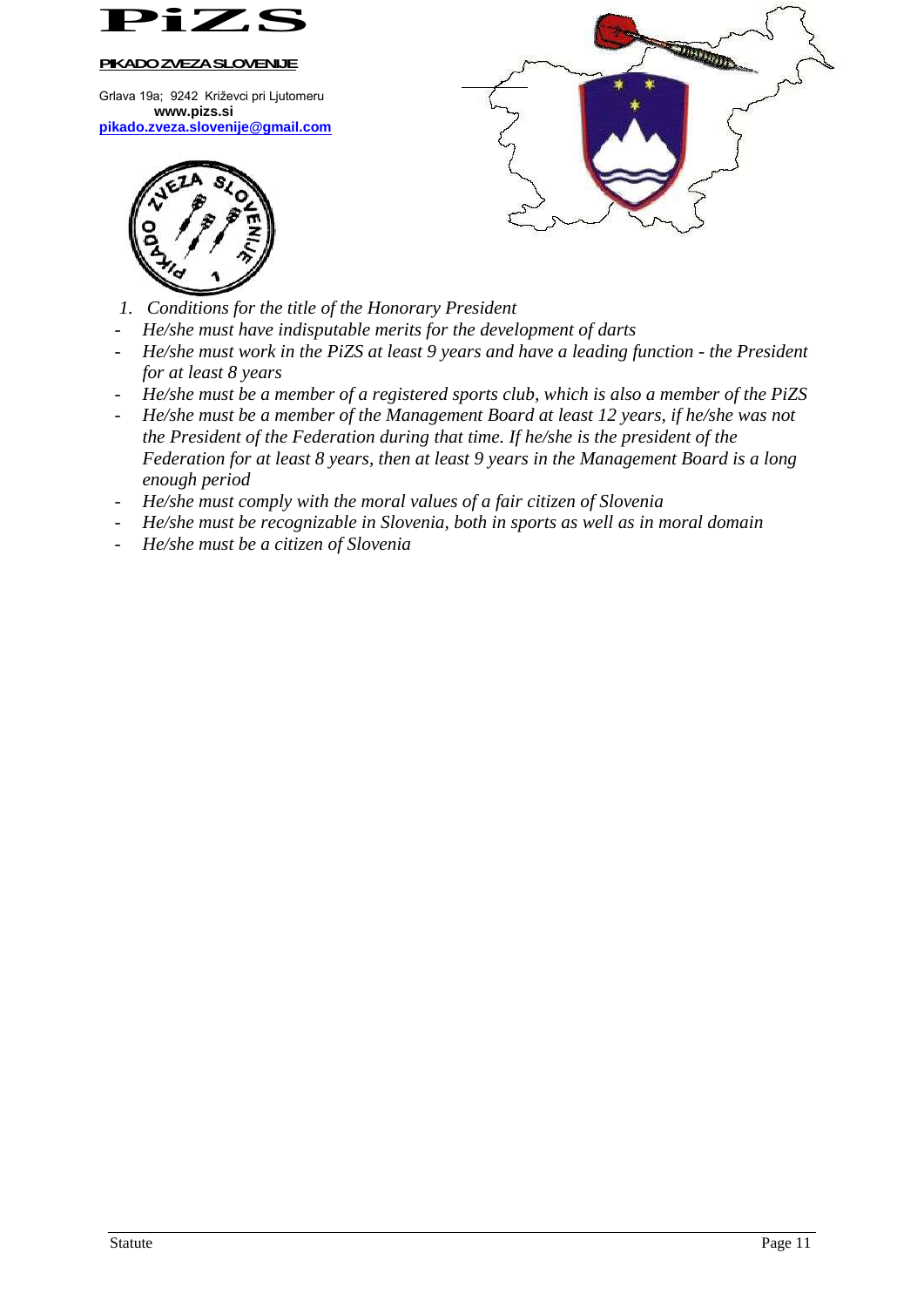

Grlava 19a; 9242 Križevci pri Ljutomeru **www.pizs.si [pikado.zveza.slovenije@gmail.com](mailto:pikado.zveza.slovenije@gmail.com)**





*Tasks of the Honorary President*

- *Concern for the reputation and recognition of the PiZS*
- *Promotes the PiZS*
- *Helps in the work of PiZS bodies*
- *Is a member of the PiZS Management Board*

*Termination of the Honorary President*

*- The holder can lose the title in case of violation of Article 27 of the Statue*

*- President of the Federation or 50% of Board members may submit a proposal for the termination of the Honorary President*

*- Reasons for the termination of the Honorary President must be justified and must undermine the reputation and operations of the Federation*

# *Article 16.a*

*GENERAL MANAGER of the Darts Association of Slovenia.*

*The General Manager may be nominated by the president of the PiZS or the board of PiZS. The General Manager is elected for a period of four (4) years. The number of terms is not limited. He may only be approved by the ASSEMBLY of PiZS, which can also dismiss him for culpable reasons.*

*Tasks of the General Manager:*

- *cares for reputation of PiZS*
- *cares for sponsors*
- *coordinates and controls the work of the directors of classic and electronic darts*
- *reports to the president and the board about the work of the PiZS*
- *only answers to the president and the management board of the PiZS*

*in case that the PiZS does NOT have a director of classic or electronic darts, all tasks are taken over by the GENERAL MANAGER*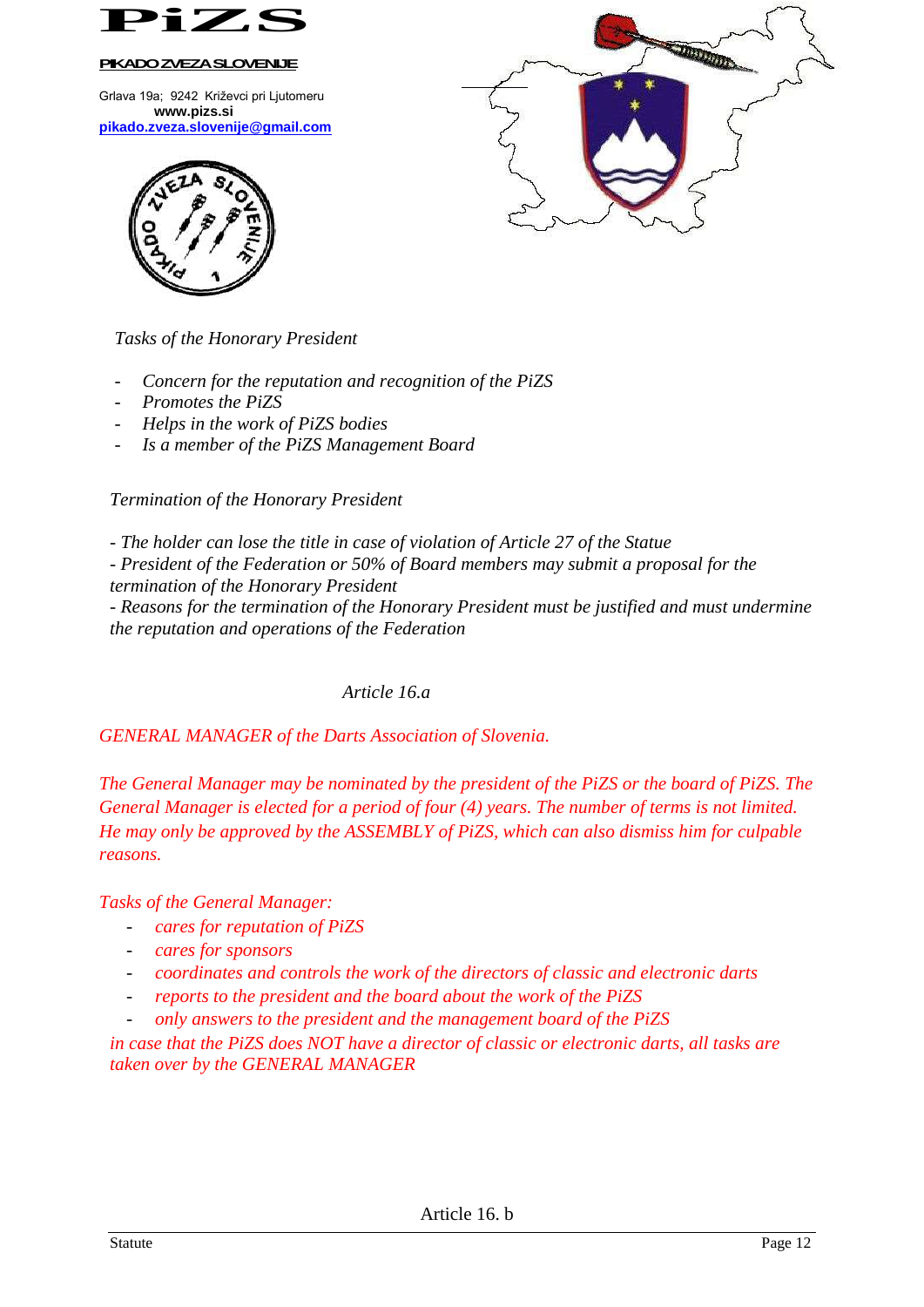

Grlava 19a; 9242 Križevci pri Ljutomeru **www.pizs.si [pikado.zveza.slovenije@gmail.com](mailto:pikado.zveza.slovenije@gmail.com)**





*DIRECTOR OF CLASSIC or ELECTRONIC DARTS*

*The director of CLASSIC or ELECTRONIC DARTS may be nominated by the president of the PiZS, the General Manager, the board of the PiZS, the assembly of the PiZS, or the members of the board of the PiZS. He is elected for a term of four (4) years. The number of terms is not limited.*

*He may only be approved by the ASSEMBLY of PiZS, which can also dismiss him for culpable reasons.*

*Tasks of the director of classic or electronic darts:*

- *cares for reputation of PiZS*
- *cares for sponsors*
- *coordinates and controls the work in his discipline*
- *if the discipline has a transaction account of its own and operates with it, he is responsible both morally and materially with his belongings*

- *an individual discipline may not become indebted without the consent of the board and the supervisory board*

*reports to the General Manager and treasurer of the PiZS every three (3) months about the operation and financial state*

- is responsible for all the work in his discipline (classic or electronic darts)
- in case that the discipline has a transaction account of its own, the treasurer of the PiZS *must have the possibility of insight.*

### *Article 17*

*Voting rights at the PiZS Assembly*

- *All members of the PiZS bodies - the Management Board, the Supervisory Board, the Disciplinary Commission, and the Honorary President - have the voting right. Each member shall have two votes.*
- *Members of the registered associations and clubs of the PiZS also have voting rights (ALWAYS ONLY ONE FROM ONE OF THE REGISTERED ASSOCIATION). Each members of such associations and clubs have ONLY ONE vote.*
- *The voting rights are also held by the GENERAL MANAGER of the PiZS AND the directors of classic and electronic darts. Each has two votes at the assembly.*
- *Members of the PiZS founders have each two votes at the Assembly, but only two from one association or club, and everyone who is a member referred to in the first indent of Article with stated PiZS bodies.*
- Members of the bodies of the Federation shall not be considered in the quota of *representatives at the Assembly.*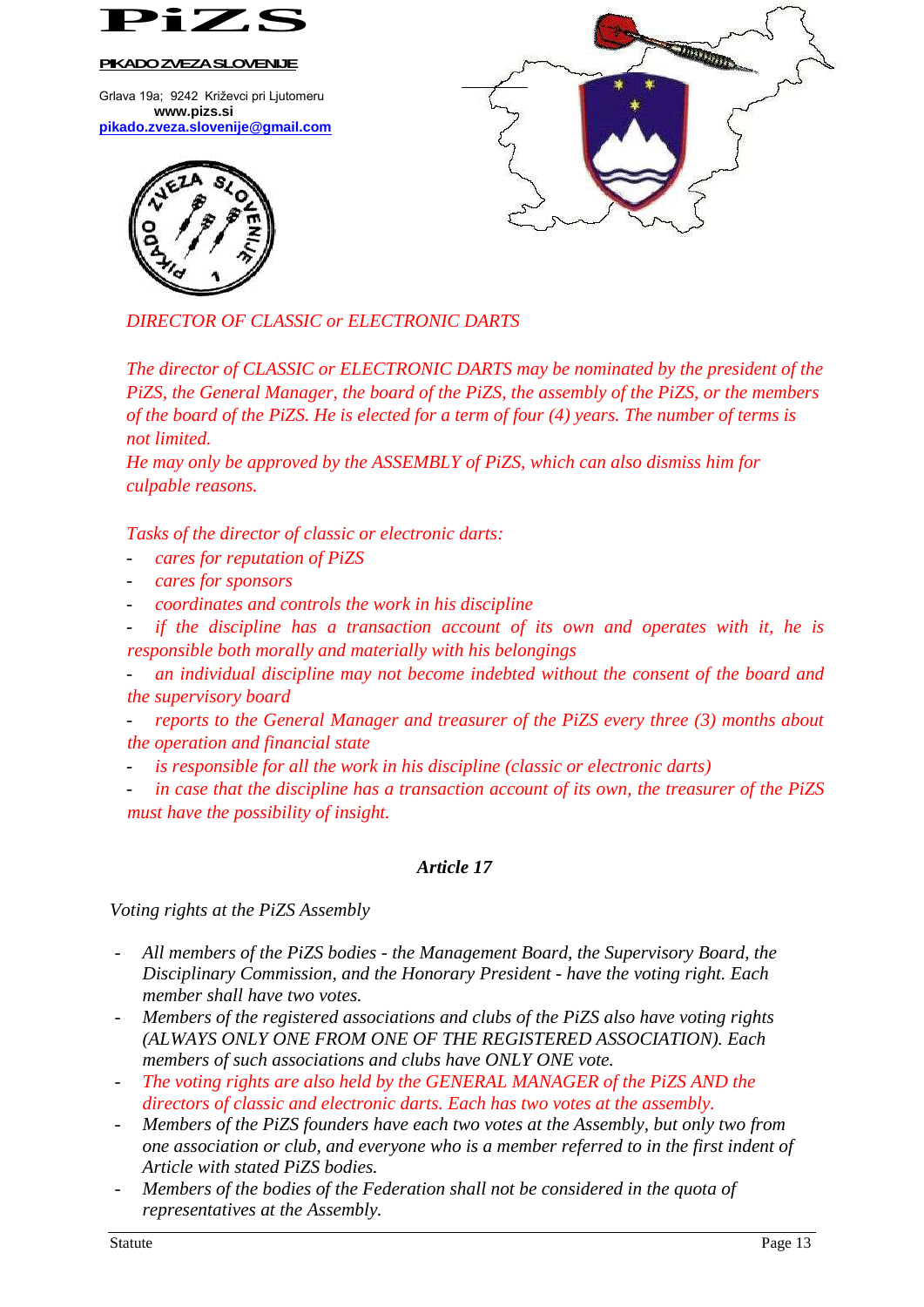

Grlava 19a; 9242 Križevci pri Ljutomeru **www.pizs.si [pikado.zveza.slovenije@gmail.com](mailto:pikado.zveza.slovenije@gmail.com)**





- The President of the PiZS also has two votes.
- *Each member of a registered association or club shall have a written proof of membership in a sports club or a proof paper - on the registration of the club - to be able to vote at the PiZS Assembly.*
- *At the Assembly one can only have one function. One cannot vote for two people, even if one of the Federation members, who would have the right to vote, is missing.*
- *Members of the PiZS founders and clubs that paid the PiZS membership fee, referred to in Article 8 of the PiZS Statue, until 31 August of the current year also have the voting right.*

*Tasks of the Governing body:*

*Convenes the Assembly*

## *Article 18*

- *Responsible for the implementation of the Federation`s work program*
- *Prepares proposals of acts of the Federation*
- *Prepares a draft financial plan and draft final account*
- *Responsible for financial operations of the Federation - appoints the officer and signatories of the financial operations*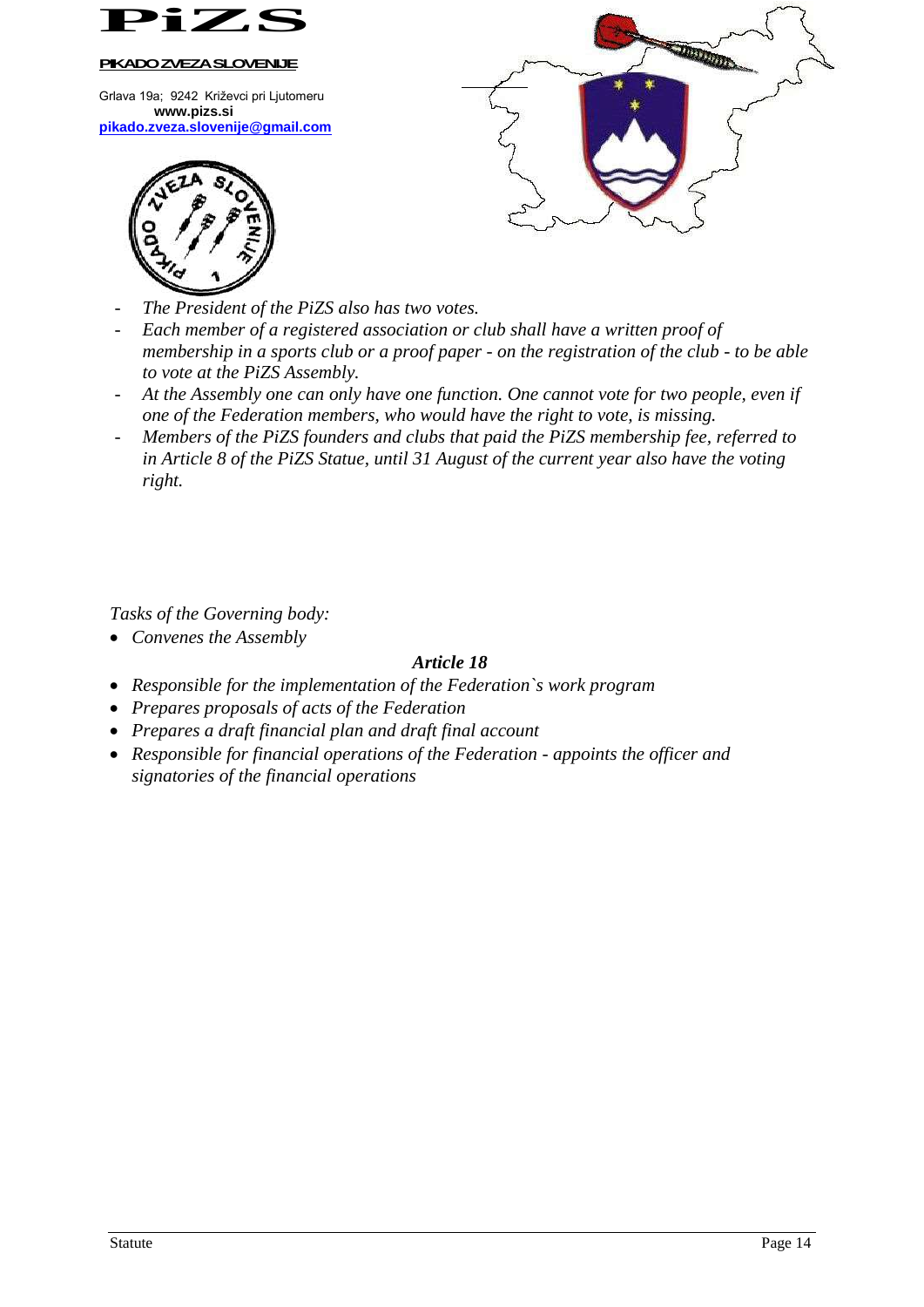

Grlava 19a; 9242 Križevci pri Ljutomeru **www.pizs.si [pikado.zveza.slovenije@gmail.com](mailto:pikado.zveza.slovenije@gmail.com)**



- *Manages assets of the Federation*
- *Establishes and abolishes commissions of the Federation*
- *Prepares proposals of the Assembly for the membership in the Federation*
- *Accepts clubs and associations in temporary membership on the basis of statements of accession of clubs, while the Assembly confirms new members at the next meeting*

 $\overline{a}$ 

**DOOD BOOT** 

- *Appoints representatives of the Council of Experts*
- *Confers awards and recognitions to deserving athletes, sports professionals and sports clubs in accordance with special rules*
- *Adopts legal acts, which are not adopted by the Assembly according to this Statue*
- *Exercises other functions resulting from acts of the Federation and tasks assigned to it by the Assembly*

### *Article 19*

*The President of the Governing Body is also a representative in the Olympic Committee of Slovenia.*

### *Article 20*

*The Governing Body works at meetings convened and chaired by the President of the Federation, and in his/her absence the Technical Assistant of the Federation. The Governing Body shall constitute a quorum, if more than half of members and the President of the Governing Body are present. Valid decisions are made with a majority vote of those present.*

*For the implementation of individual tasks the Governing Body may appoint permanent or temporary commissions. Tasks, number of members and presidents of commissions are determined by the Governing Body. Members of commissions are normally only members of the Federation. Exceptionally, the Federation can invite external experts to participate in the work of commissions. Commissions shall be accountable to the Governing Body for their work.*

### *Article 21 Permanent commissions are as follows:*

- *Olympic Council*
- *Sports Council for all (sport recreation)*
- *Council for quality and competitive sport*

*The term of office of members of the permanent commissions is 4 years.*

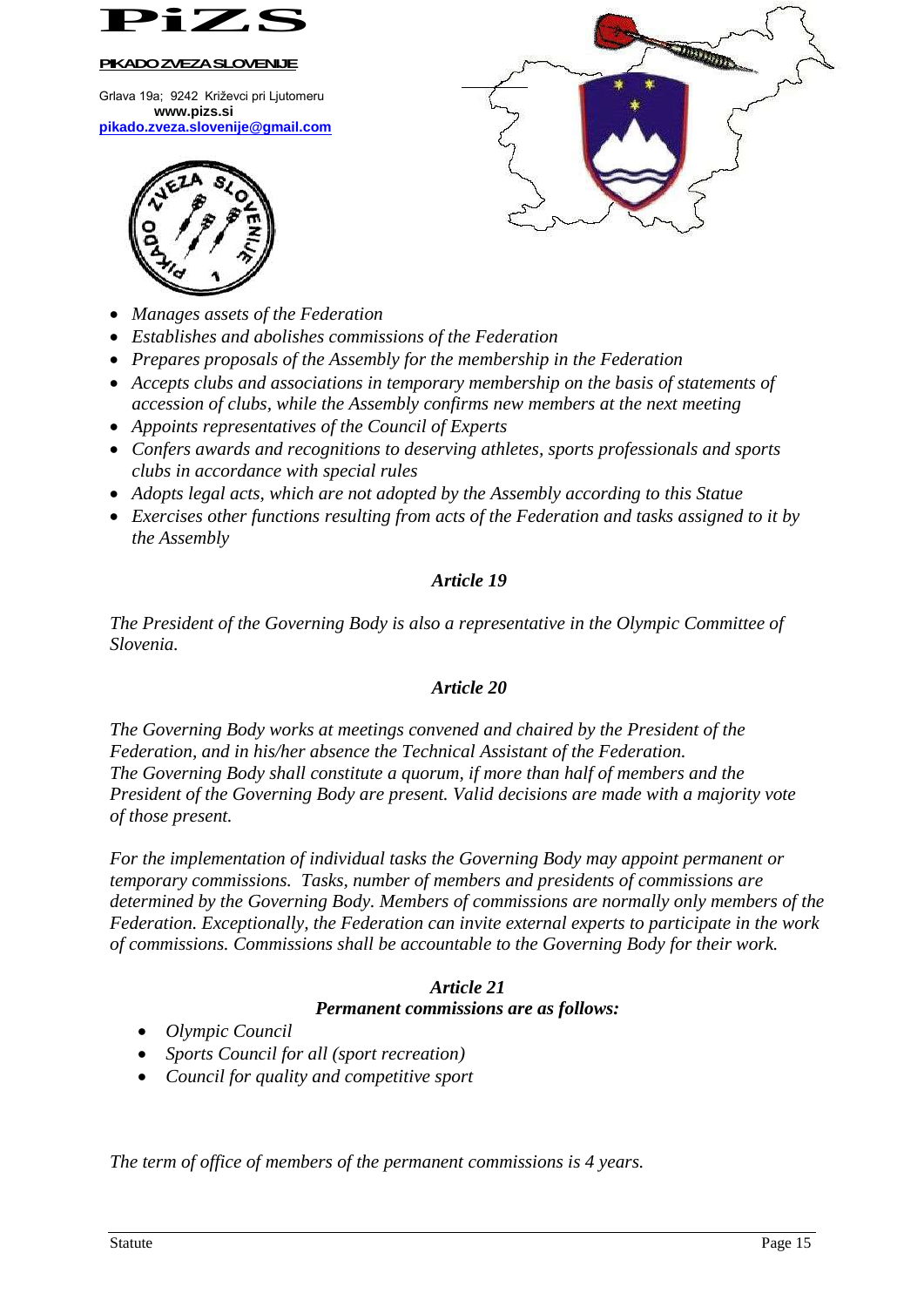

*Olympic Council is responsible for contacts with the Olympic Committee of Slovenian and inclusion in the World Olympic Association.*

### *Article 23*

*Sports Council for all (sports recreation) is responsible for mass involvement of citizens in all forms of organized sports activities, it monitors and helps sports clubs to develop sports and recreational activities, guides organized work in the field.*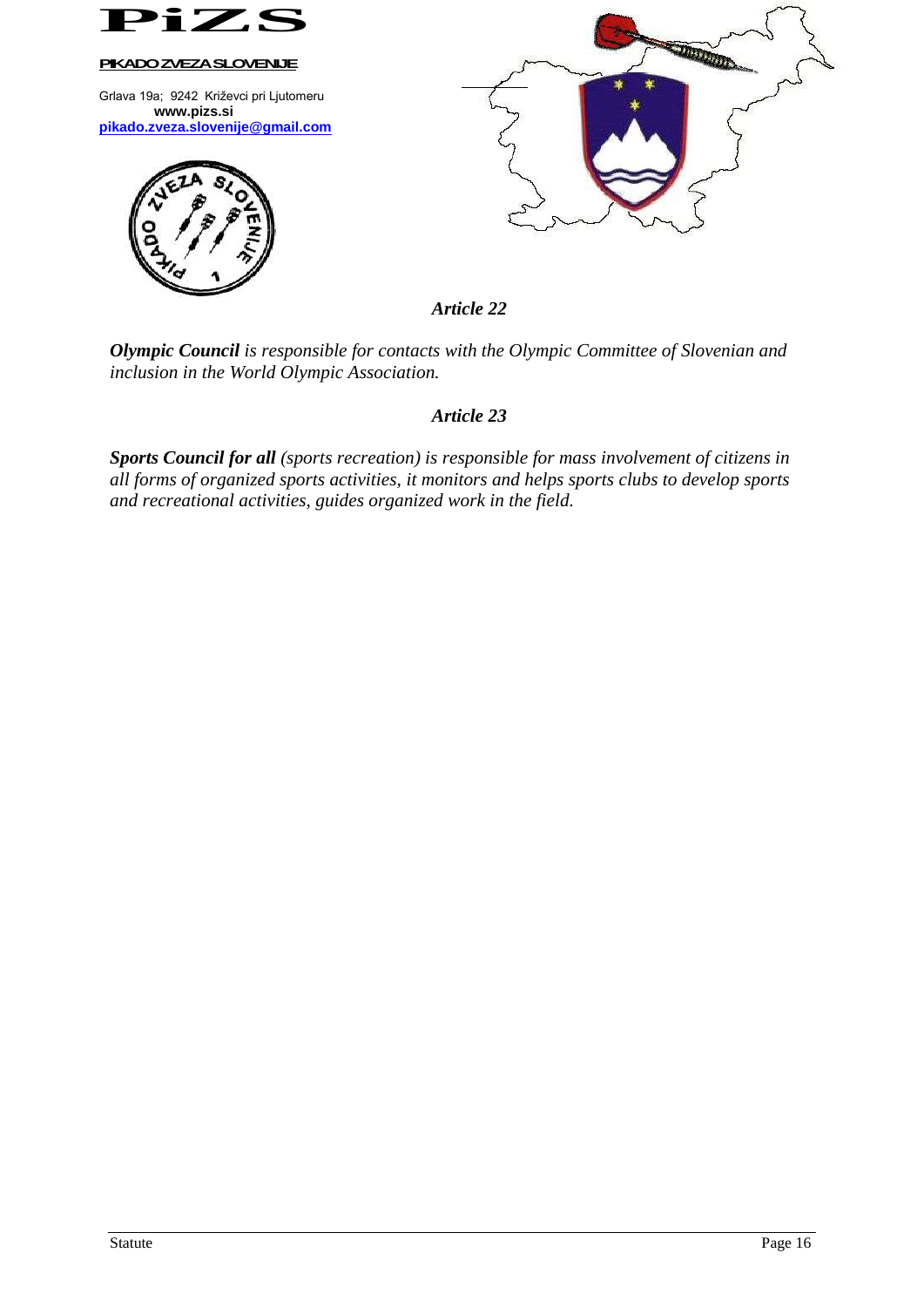

Grlava 19a; 9242 Križevci pri Ljutomeru **www.pizs.si [pikado.zveza.slovenije@gmail.com](mailto:pikado.zveza.slovenije@gmail.com)**





*Article 24*

*Council for quality and competitive sport directs work of those sports clubs that strive to achieve quality results but have no objective expert, organizational and material possibilities for inclusion in the program of professional sport and that the program of sports for all does not satisfy, and work of those sports clubs and individual athletes who are focused on achieving quality and top sport results at the national as well as international level.*

# *Article 25 Supervisory Board*

*The Supervisory Board monitors the work of the Governing Body and other bodies of the Federation and supervises financial operations of the Federation. Once a year, the Supervisory Board reports to the Assembly, to which it is also accountable. The Supervisory Board consists of three members elected by the Assembly; two members must be from the ranks of the founders. Members elect a president from among themselves. Members of the Supervisory Board cannot simultaneously be members of the Governing Body. They can participate in meetings of the Governing Body, but cannot make decision. The Supervisory Board has a quorum, if all three members are present at a meeting. Valid decisions are made with a majority vote of those present. The term of office of members of the Supervisory Board is 4 years.*

# *Article 26 Disciplinary Commission*

*Members of the Disciplinary Commission are elected by the Assembly for a period of 4 years. It consists of three members and two alternates. Members elect a president from among themselves. It shall meet when necessary, on the basis of written requests of the members or bodies of the Federation.*

*The Disciplinary Commission shall conduct proceedings and impose disciplinary action in accordance with the disciplinary regulations.*

# *Article 27*

*Disciplinary violations handled by the Disciplinary Commission are as follows:*

- *Violations of the provisions of the Statue of the Federation*
- *Reckless and careless adoption and implementation of adopted tasks and functions in the Federation*
- *Failure to implement decisions of the bodies of the Federation*
- *Actions that in any way harm the reputation of the Federation and the activity in which it is engaged*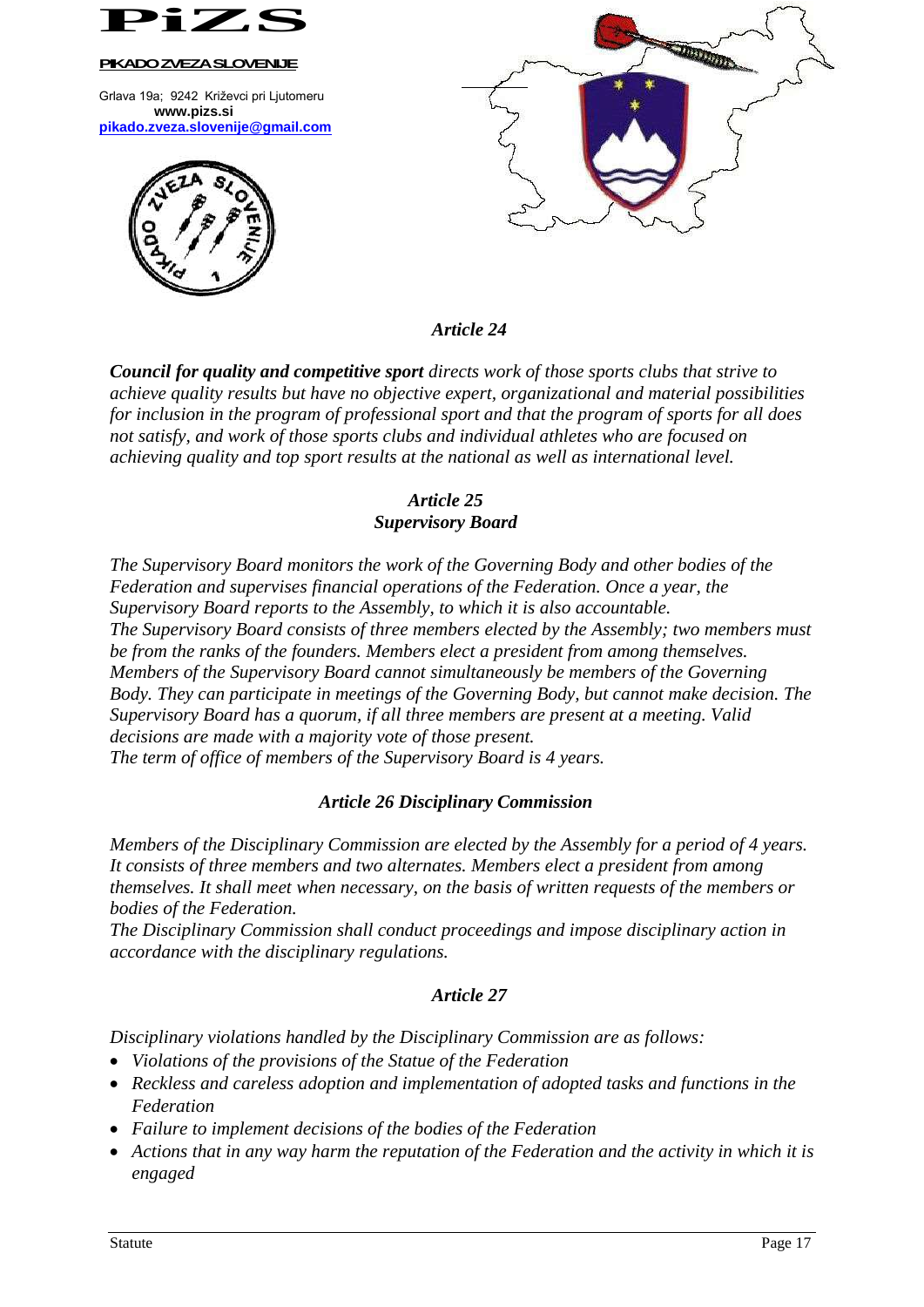

Grlava 19a; 9242 Križevci pri Ljutomeru **www.pizs.si [pikado.zveza.slovenije@gmail.com](mailto:pikado.zveza.slovenije@gmail.com)**





*Article 28*

*Disciplinary measures that the Disciplinary Commission imposes following a procedure in accordance with the disciplinary regulations are as follows:*

- *Reminder*
- *Public warning, or*
- *Exclusion*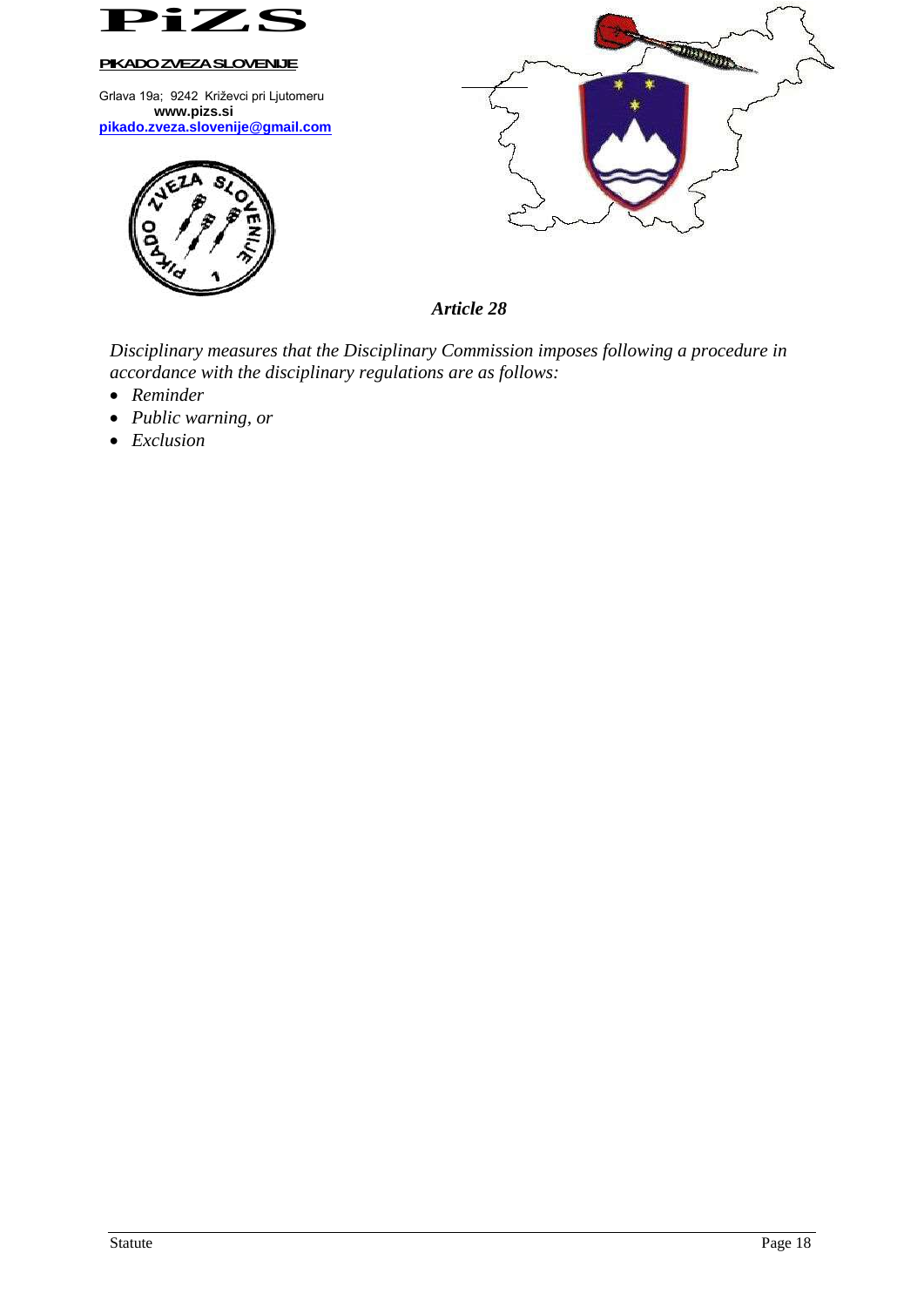

*The affected person has the right to appeal against the decision, issued by the Disciplinary Commission, to the Assembly, as the body of appeal.*

# *V. REPRESENTATION OF THE FEDERATION*

### *Article 29 President of the Federation*

*The President represents the Federation before the country and other bodies and organizations in the country and abroad.*

*The President of the Federation is also the President of the Governing Body and is elected by the Assembly for the period of 8 years. The President is responsible for the operation of the Federation in accordance with the Statute and the law of the Republic of Slovenia. The President shall be accountable to the Assembly and the Governing Body for his/her work.*

### *Article 30 Technical Assistant - Secretary*

*Technical Assistant is responsible for technical and administrative works and the coordination between bodies of the Federation and sports clubs. He/she shall be accountable to the President and the Assembly of the Federation for his/her work.*

# *VI. FINANCIAL AND MATERIAL OPERATIONS OF THE FEDERATION*

### *Article 31*

*The Federation may acquire funds for its operation via:*

- *Membership fees*
- *Gifts*
- *Donations and sponsors*
- *Operations of the Federation from material rights*
- *Public funds, and*
- *Other sources*

*If the Federation in its operations creates a surplus of revenue over expenses, it shall use it for activities for which it was established. Every division of property of the Federation among its members shall be void.*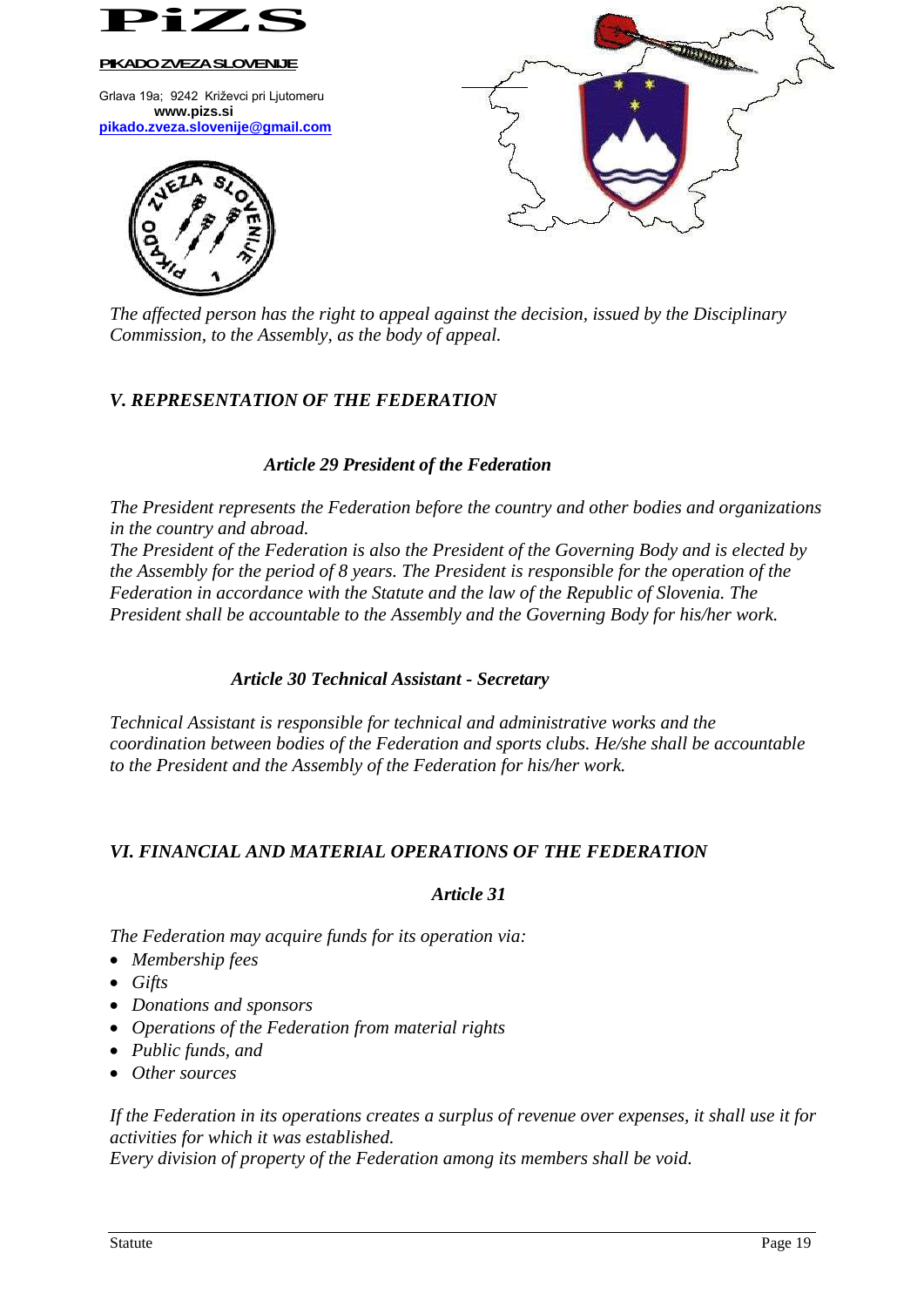

*Article 32*

*The Federation can be directly engaged in gainful activity in accordance with the applicable law, or it can entrust direct engagement in the gainful activity with assets of the Federation to other persons on the basis of a lease or similar contract.*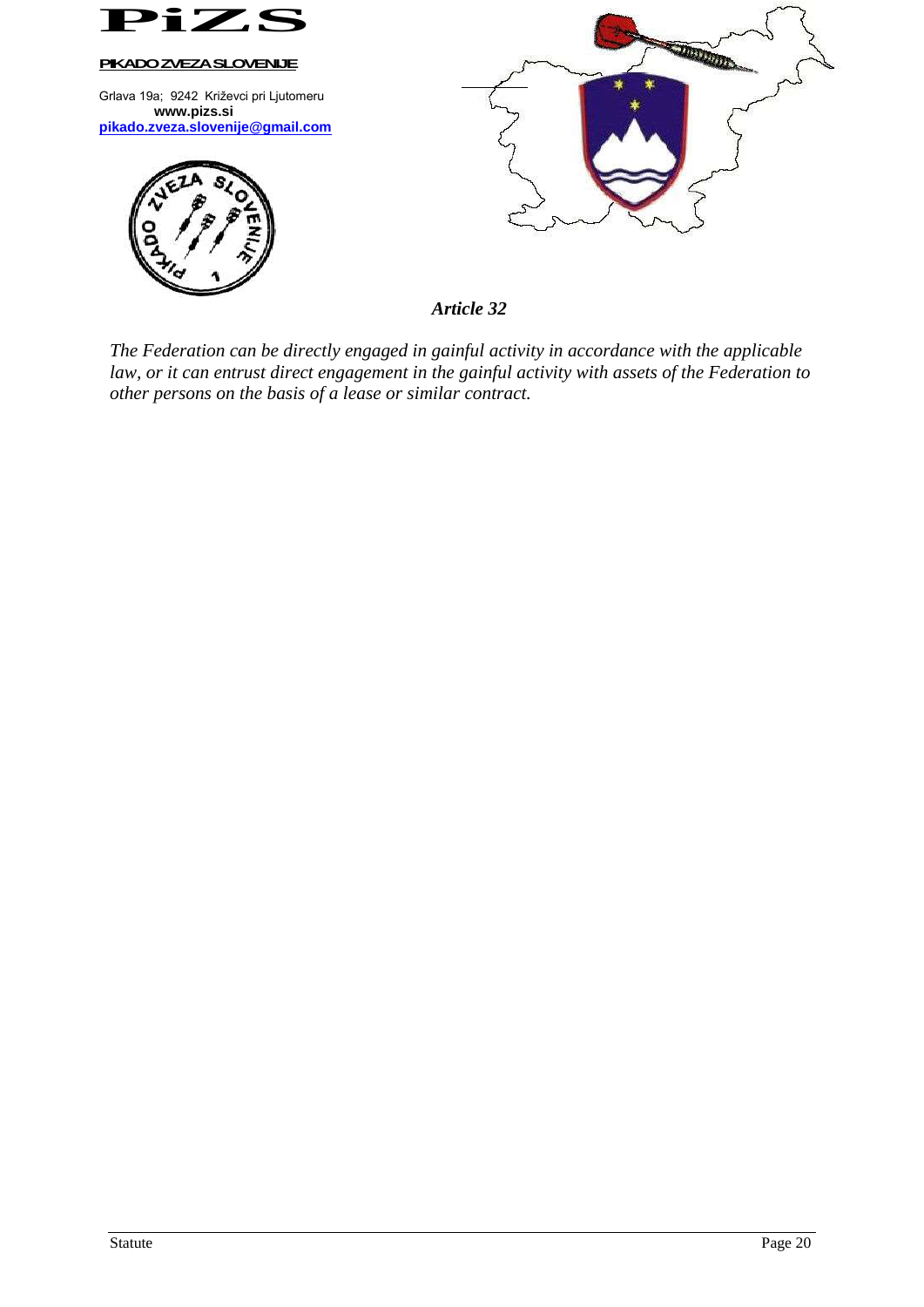

*Excess of revenues over expenses that the Federation achieves through direct gainful activity can be used for achieving purposes and tasks of the Federation under this Statute.*

### *Article 33*

*The Federation disposes of funds in accordance with the program and annual financial plans adopted by the Governing Body and approved by the Assembly. Each year, the members address and approve the final account of the Federation at the Assembly.*

*Financial and material documents are signed by the President and the Technical Assistant of the Federation. Financial and material operations must be in accordance with the applicable regulations in the field.*

*The treasurer manages financial and material operations in accordance with the rules of the Accounting Standard for societies and, on the basis of this provision, prepares report on the operations of the Federation, which he/she submits to the Assembly for consideration and approval.*

### *Article 34*

*The work of the treasurer shall be public. Each member of the Federation has the right to have access to financial and material documentation and operations of the Federation, but only on serious grounds and with a written consent of the Governing Body and the President of the Federation.*

### *Article 35*

*The Federation has movable and immovable property, which is registered in the inventory book as the property of the Federation.*

*Movable property can be purchased or disposed of only by a decision of the Governing Body. Immovable property can be purchased or disposed of only by a decision of the Assembly.*

### *Article 36*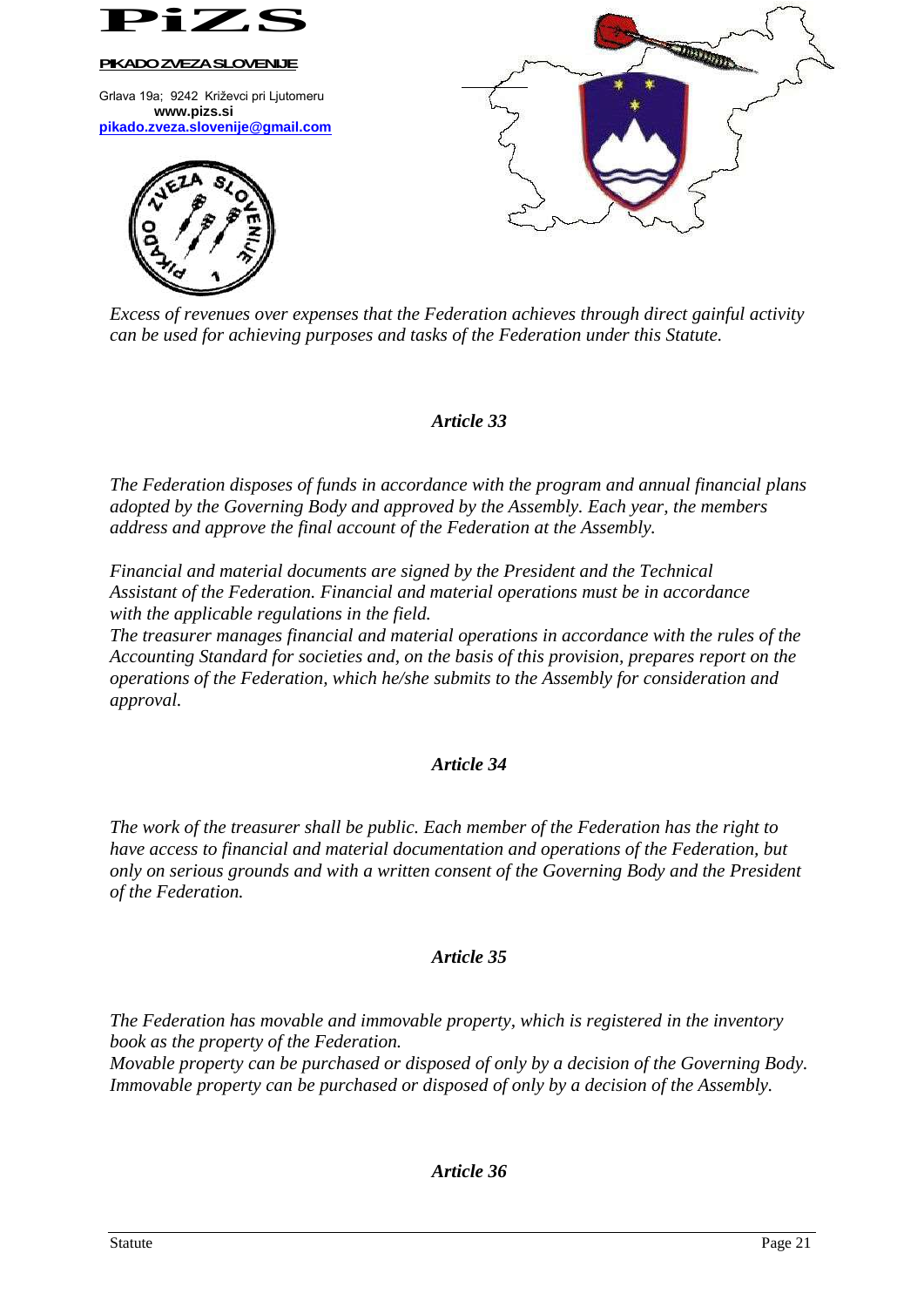

*The Federation can have sponsors. Sponsors can be natural or legal persons who help the Federation in a material, moral or any other way. Sponsors can participate and discuss at meetings of the Assembly but do not have the right to vote.*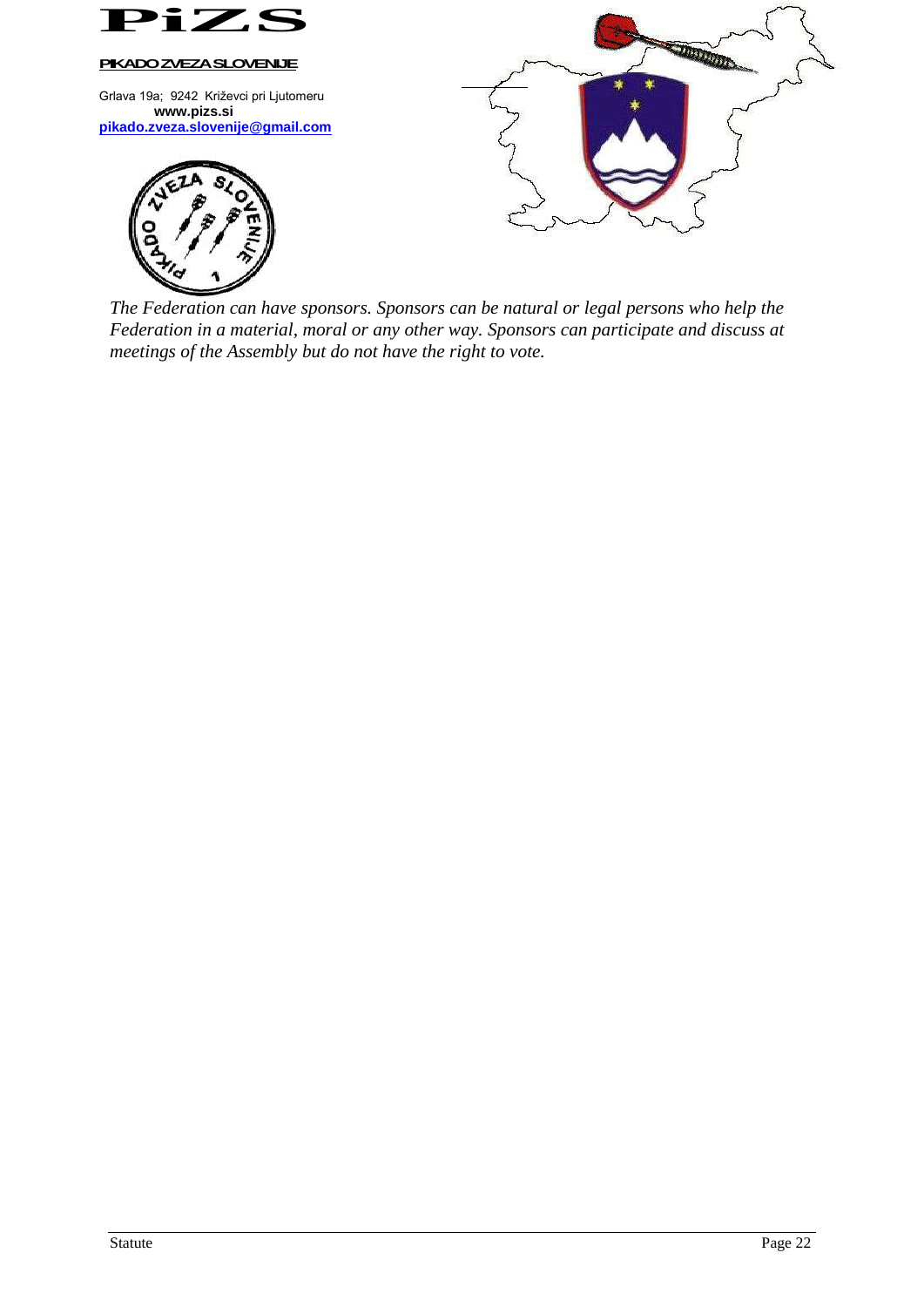

Grlava 19a; 9242 Križevci pri Ljutomeru **www.pizs.si [pikado.zveza.slovenije@gmail.com](mailto:pikado.zveza.slovenije@gmail.com)**





*Article 37*

 $\overline{a}$ 

*The Federation may be terminated as follows:*

- *At the will of its members - by the Assembly`s decision with a majority of members present*
- *Under the law*

*In the event of termination of the Federation, the assets of the Federation are transferred to those sports clubs that are full members of the Federation to that day.*

*Public funds are returned to the budget.*

# *VIII. FINAL PROVISION*

# *Article 38*

*This Statute was adopted by the Slovenian Dart Federation on 16 August 2017 and takes effect immediately. Changes and amendments are adopted at the assembly of the PiZS and must get a vote of over 2/3 (two thirds) majority of all present at the assembly. The statute enters into force immediately after being approved by the competent authority.*

> *President: Jože Grantaša*

**JANK AND**